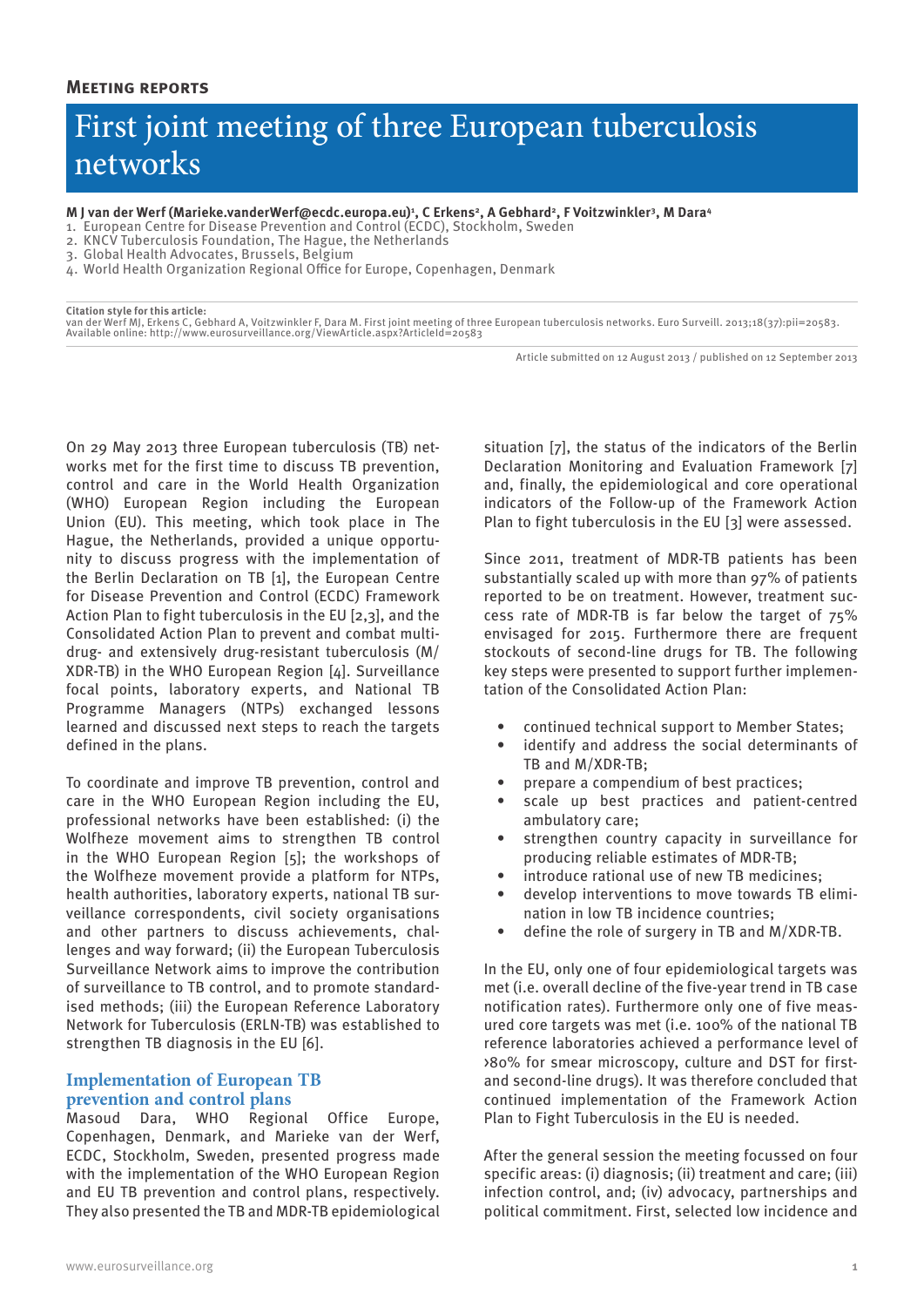high TB priority countries presented their key achievements and challenges. This was followed by four working groups on the aforementioned themes.

# **Diagnosis**

Gulnoz Uzakova, Global Fund to Fight AIDS, Tuberculosis and Malaria TB grant manager, Tashkent, Uzbekistan, considered the improved diagnostic infrastructure and implementation of an external quality assurance scheme (EQA) in Uzbekistan as key achievements. Also, rapid drug susceptibility tests are implemented both at central and peripheral level. Good political commitment, as well as partnership and collaboration between the national and international organisations have been established. However, the targets for culture confirmation, coverage of first-line drug sensitivity testing (DST), and coverage of second-line DST are not met. The logistics, such as transportation of sputum samples, need to be improved, as well as data interpretation and information flows.

In Italy, key achievements presented by Daniela Cirillo, San Raffaele Scientific Institute, Milan, include a wellfunctioning infrastructure of laboratories on three levels and implementation of EQA for both first and second line DST. There is also a good system for regular training of laboratory staff. The key challenges are the need to strengthen the surveillance system and data reporting within Italy and its regions and from the regional to the national level. There is also a lack of funds for the implementation and support of the regional and national laboratory networks.

The working group on diagnosis addressed several questions, among which the role of national TB reference laboratories, access to rapid TB diagnosis and existing problems in implementation of novel technologies and drug susceptibility testing to second line drugs. The main conclusions were that in principle the national reference laboratory is responsible for the quality of the TB laboratory network at country level. However, in practice not all national reference laboratories are able to perform this function because they are not authorised or because of funding. To ensure a high quality of laboratory test results, TB laboratories should be accredited by designated national bodies and/or have a quality management system. A challenge is that national legislations and regulations differ in the requirements and levels of laboratory accreditation. Universal access to rapid diagnosis of TB is currently hampered by the costs of the tests, administrative obstacles, lack of training and managerial capacity, and inappropriate requests of the tests by clinicians. The working group emphasised the need for a prioritisation of DST for fluoroquinolones (FQ) and injectable second line drugs to detect early XDR cases. Major challenges include the unavailability of laboratory supplies, the lack of EQA, high costs, a lack of standardisation and need to improve the clinical interpretation of test results.

# **Treatment and care**

According to Armen Hayrapetyan National TB Programme, Yerevan, Armenia, the TB notification rate is steadily decreasing in Armenia. Since 2007, the treatment success of MDR-TB has remained low at about 53-55%. Another challenge is the increasing number of individuals co-infected with TB and human immunodeficiency virus (HIV). Key achievements in Armenia are the availability of a TB/MDR/XDR response plan, and national guidelines for TB care. Also drugs for treatment of M/XDR-TB patients are now available. A programme for TB home-based care has been introduced. The key challenges for Armenia are the modernisation of the TB services, and the training of physicians, nurses and TB specialists.

In Hungary, there has been a steady decline of TB and the level of MDR-TB is low  $(3\%)$  as reported by Kovács Gábor, Koranyi National Institute for Tuberculosis and Pulmonology, Budapest. There is political commitment and a new national TB control plan is under development. Hungary has protocols for TB treatment and diagnosis which are in line with international recommendations. The country lacks adequate human resources in the healthcare sector in general and for TB specifically. There is a need to improve the model for treatment support to improve the treatment outcomes.

The working group on TB treatment and care discussed progress in improving universal access to TB treatment and care. Considerable progress has been made, especially by involving non-governmental organisations (NGOs) which link with vulnerable and high-risk groups. A key recommendation is to further increase the collaboration with NGOs, especially those working in HIV care. The availability of new drugs, such as bedaquiline, widens the treatment arsenal. Participants agreed that stringent pharmacovigilance, careful planning, ethical clearance and quality controls must be in place to ensure rational and effective use of new medicines. Countries are optimising their TB models of care, shifting from hospital based towards more ambulatory care, while improving quality of care and rational use of inpatient facilities with infection control standards. These need to be accompanied with training and retraining health staff in TB services and primary health care facilities. Another key recommendation is that a shift towards more ambulatory TB models of care should be accompanied by a reform of TB financing, well planned and intensive training of the healthcare workers involved and adequate psycho-social patient support throughout treatment.

# **Infection control**

In Georgia, key achievements within the area of infection control as presented by Nestan Tukvadze, National Center for Tuberculosis and Lung Diseases, Tbilisi include the finalisation of national TB infection control guidelines in line with WHO recommendations, the implementation of a basic infection control risk assessment for TB service points, and the renovation of TB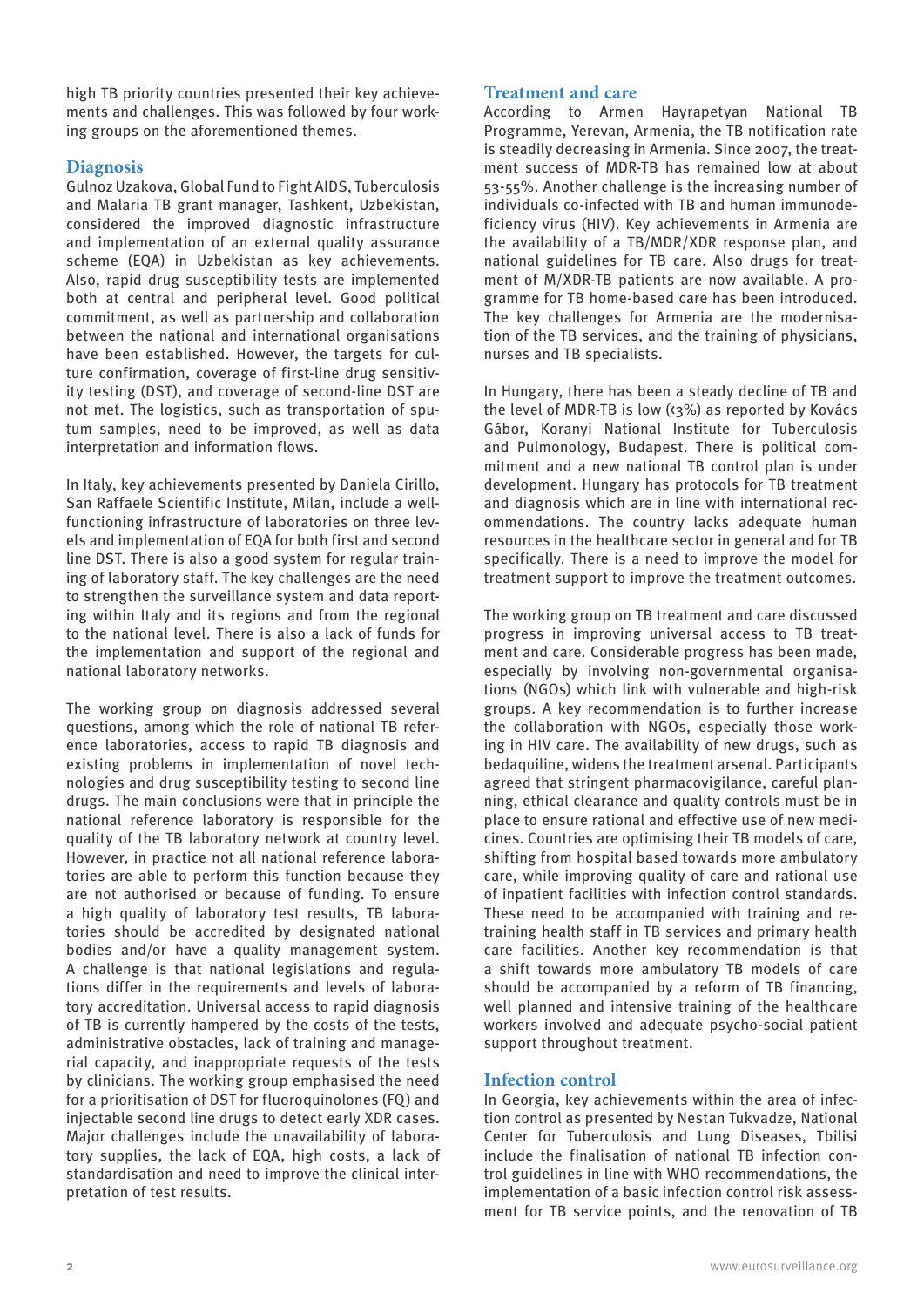outpatient service points and microscopy laboratories. Currently Georgia is working on expanding the 'three I's' (intensified TB case-finding, initiate TB prevention with isoniazid preventive therapy and early antiretroviral therapy, and TB infection control [8]), training of healthcare workers and developing infection control standards for renovation and construction of healthcare facilities. Some of the key challenges that need to be addressed are monitoring and evaluation of implementation and impact of infection control measures, and adequate maintenance of engineering control measures.

Norway has comprehensive guidelines for TB control, care and prevention which are well disseminated and accepted by the healthcare providers according to Karin Rønning, Norwegian Institute of Public Health, Oslo. National infection control guidelines are available; however, they do not contain a separate TB infection control plan. The implementation of infection control measures is supported by comprehensive regulations and guidelines. The standards of healthcare facilities are generally very high, with adequate isolation capacity available. To stop TB transmission the challenge for Norway is to quickly identify cases and provide them with high quality treatment and care.

 The working group discussed topics important for adequate TB infection control, such as national TB infection control guidelines and strategic plans, funding and other organisational mechanisms, human resources capacity building, and monitoring and evaluation of TB infection control activities.

The main conclusions were that progress has been made on TB infection control across the Region and that infection control should be an integral part of national strategic TB plans. Countries should focus on best possible (cost)-effective infection control measures.

## **Key recommendations included:**

- ensure a proper funding mechanism for TB infection control measures;
- update regularly national TB infection control regulations;
- adapt TB infection control training modules based on country context;
- advocate for and develop plans for TB infection control operational research;
- develop country-adapted standardised specifications for ventilation systems, and for ultraviolet germicidal irradiation equipment.

## **Advocacy, partnerships and political commitment**

Jonathan Stillo, TB Europe Coalition, Bucharest, reported that Romania has a significant TB burden with a high number of MDR-TB cases and a treatment success rate for MDR-TB cases below the target. Frequent changes of high level decision-makers have resulted in a lack of coherence and continuity in TB control. There are serious challenges related to financing of TB control. A step towards strengthening advocacy and a push for political commitment was the formation of the Romanian Stop TB Partnership including 19 NGOs. The presence of the international community is important to build partnerships and to ensure political commitment.

Simon Logan, All-Party Parliamentary Group on Global Tuberculosis, London, United Kingdom, informed about this group which is working across political parties to address TB by arranging meetings in the parliament, working through parliamentary procedures such as debates, oral and written questions and publishing reports. Partnerships among NGOs, academics, civil servants and public health professionals are key to building a strong and united approach.

The working group gathered participants from civil society, national TB programmes and international organisations and aimed to identify the main challenges to advocacy in the region, what action could be taken to remedy these challenges and the tools and resources needed.

 The main conclusions are that there is insufficient involvement of all stakeholders in advocacy and a general lack of understanding of its added value. Hence, the inadequacy of funds for advocacy activities, and the lack of capacity and expertise for civil society and others to run such activities.

Key recommendations were to document evidence of the added value of advocacy efforts, build the capacity of TB stakeholders in advocacy, enhance coordination and partnership at country level, increase political awareness of TB and advocate for more funding for advocacy.

## **Conclusions**

The joint day finished with a presentation of the EU Standards for Tuberculosis Care [9]. This document describes the standards for four areas, i.e. TB diagnosis, TB treatment, HIV infection and comorbid conditions, public health and TB prevention (including infection control). Three of these had been discussed during the day as well.

 This first joint meeting helped to facilitate exchange of good practices between professionals working in different areas of TB control and prevention in Europe. Key areas that need strenghtening to reach the targets of the TB control and prevention plans were identified and key recommendations were agreed on.

#### **Acknowledgements**

We acknowledge the contributions of Gulnoz Uzakova (Uzbekistan), Daniela Cirillo (Italy), Armen Hayrapetyan (Armenia), Kovács Gábor (Hungary), Nestan Tukvadze (Georgia), Karin Rønning (Norway), Jonathan Stillo (Romania), Simon Logan (UK), Kristin Kremer (WHO Regional Office for Europe), Francis Drobniewski (UK), Vladyslav Nikolayevskyy (UK), Vlad Furman (Kazachstan), Patrick Bertrand Belgium), Ieva Leimane (Netherlands), and Nina Bjerglund Andersen (WHO Regional Office for Europe). We especially would like